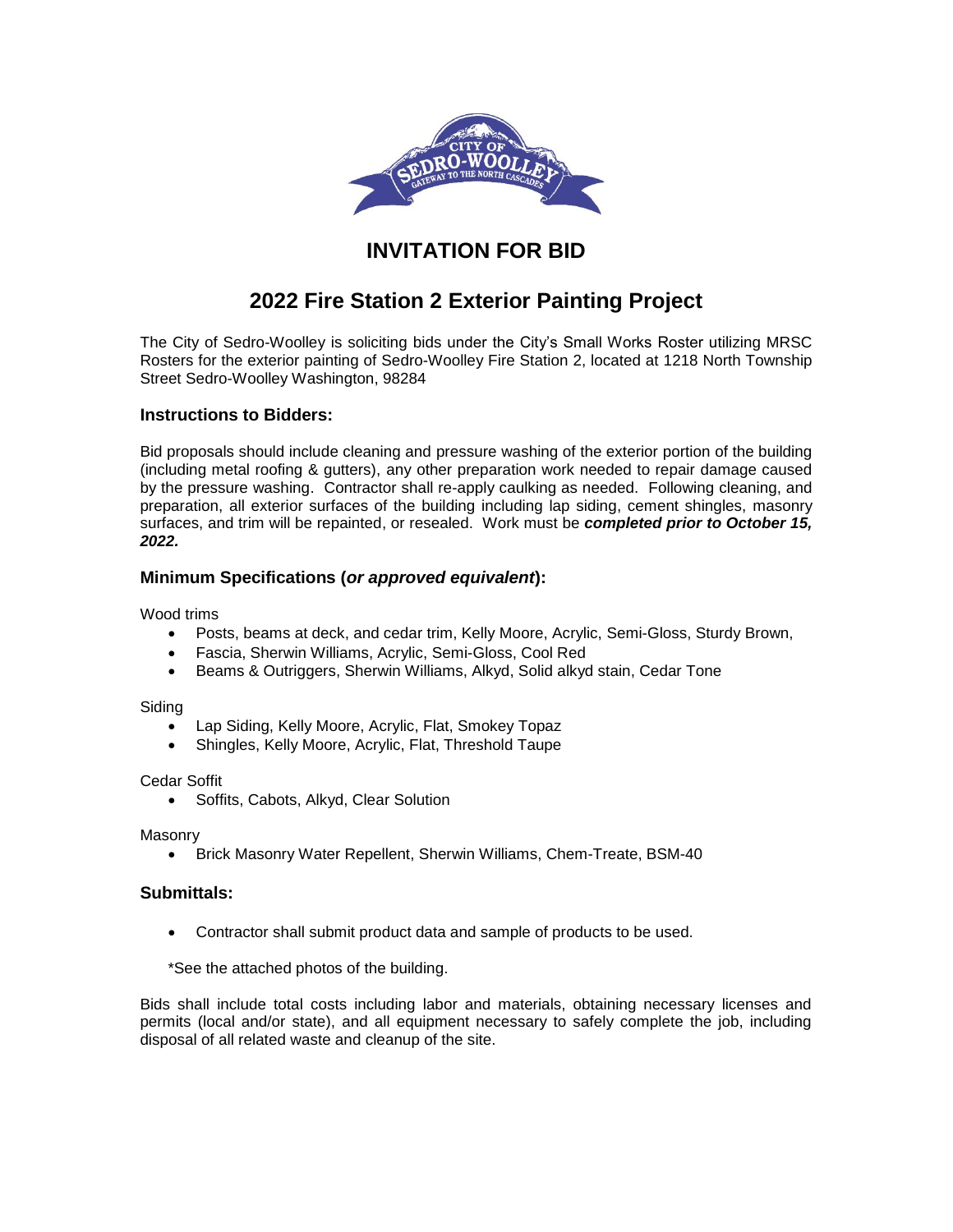Materials and Construction provided for this project will be per City of Sedro-Woolley Public Works Department Standards, International Building Code and the current edition of the Standard Specifications for Road, Bridge and Municipal Construction.

See the sample Public Works Agreement for this project on the city's website at: [http://www.ci.sedro-woolley.wa.us/resources/bids\\_and\\_awards/index.php](http://www.ci.sedro-woolley.wa.us/resources/bids_and_awards/index.php) under Bids and Awards, **2022 Fire Station 2 Exterior Painting Project** for insurance, bonding, prevailing wage provisions and other provisions applicable to this contract.

State prevailing wage rates per Washington State Department of Labor and Industries are required. For current rates in Skagit County, use the following link: <https://secure.lni.wa.gov/wagelookup/> and use the bid close date as the effective date.

RCW 39.04.350 establishes bidder responsibility criteria. Before the City may accept a Contractor's bid, the contractor must:

- Be a registered contractor at time of bid submittal (RCW 18.27.020)
- Have a current state Unified Business Identifier (UBI) number
- Have industrial insurance coverage as verified by WA Labor and Industries (RCW Title 51)
- Have an Employment Security Department number (RCW Title 50)
- Have a state Excise Tax Registration number (RCW Title 82)
- Have never been disqualified from bidding under RCW 39.06.010 or 39.12.065(3)
- If bidding on a public works project subject to the apprenticeship utilization requirements in RCW 39.04.320, must not have been found out of compliance by the WA State apprenticeship and training council under chapter RCW 49.04 for the one-year period immediately preceding the date of the bid solicitation.
- Bidders must have received training on the requirements related to public works and prevailing wage under RCW chapters 39.04.350 and 39.12.
- Bidders within the three-year period immediately preceding the date of the bid solicitation, may not have been determined by a final and binding citation and notice of assessment issued by the WA Labor and Industries or through a civil judgement entered by a court as defined in RCW 49.48.082, any provision of 49.46, 49.48, or 49.52.

Bidders shall register or maintain registration on MRSC Rosters at [http://www.mrscrosters.org](http://www.mrscrosters.org/) prior to bid opening. Successful bidders must have or shall obtain a Sedro-Woolley business license at<https://dor.wa.gov/city-license-endorsements/sedro-woolley> prior to any payment and be current with all applicable licenses, taxes, and fees owed to the City of Sedro-Woolley.

Interested contractors are to submit, have completed, and registered **prior to bid opening**:

- **Bid Proposal Form** utilizing the form provided
- A **Statement of Bidder's Qualifications** including references utilizing the form provided
- **Certification of Compliance with Wage Payment Statutes** utilizing the form provided
- Must have received training related to the public works and prevailing wage requirement or be exempt as verified by WA Labor and Industries (RCW 39.04.350(f))
- Registered on the City of Sedro-Woolley's **Small Works Roster** utilizing MRSC Rosters

Bid Proposals are due by **2 pm on Thursday, May 26, 2022.** A formal bid opening will not be held. Proposals may be submitted in person by U.S. Mail, facsimile or email to: City of Sedro-Woolley, Public Works Department, 325 Metcalf Street, Sedro-Woolley, WA 98284, (360) 855- 0771, facsimile 360-855-0733, email *jrosario@sedro-woolley.gov* . Results of the bid will be posted on the city website after award.

Basis for selection will consist of comparison of lump sum price bid and a review of qualifications and references.